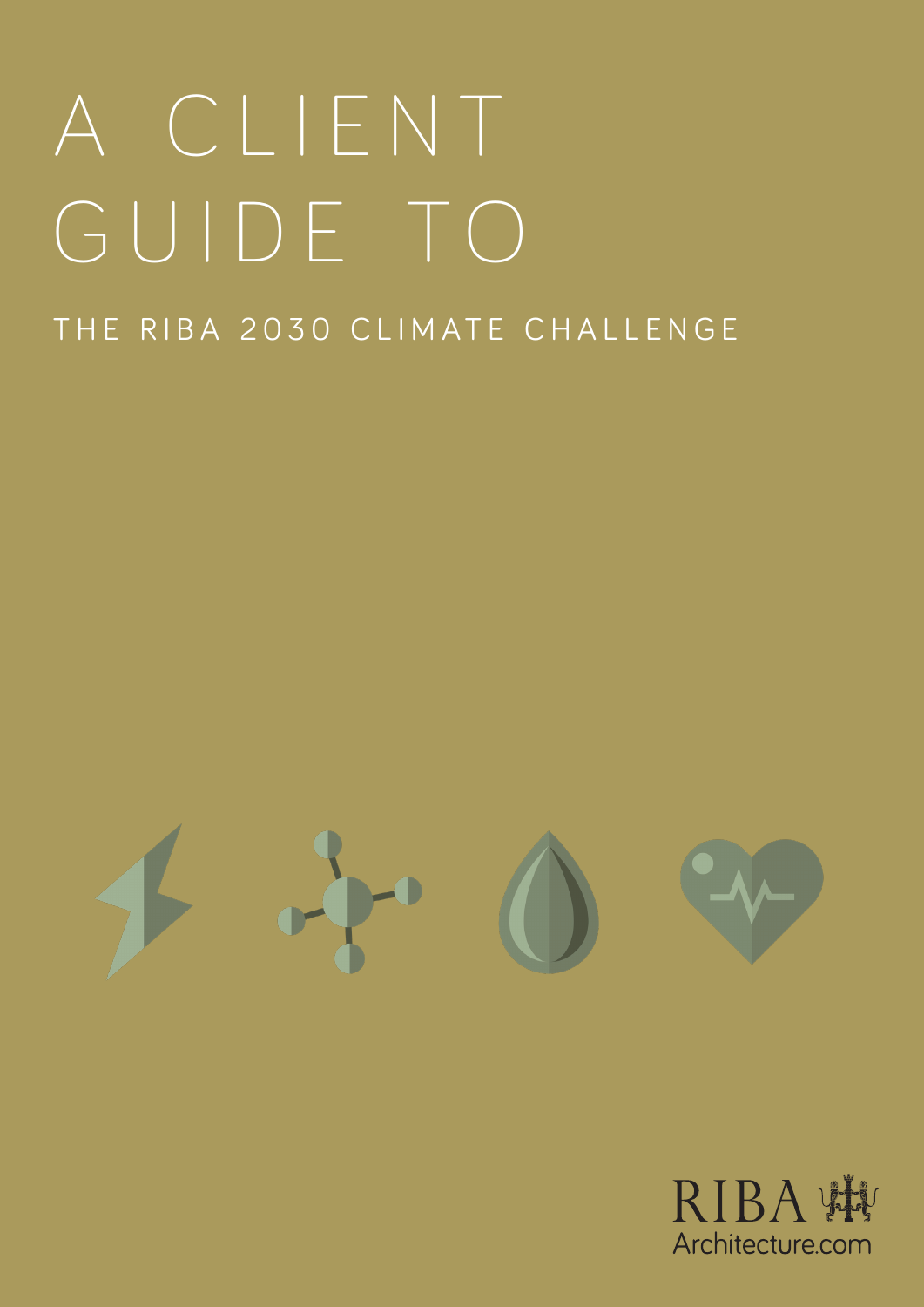# The RIBA 2030 Climate Challenge

# **Background**

In the summer of 2019, the RIBA joined the global declaration of an environment and climate emergency. Climate change and the inequalities of its consequences are the biggest challenges facing the world today. It is vital that all sectors shoulder their responsibility to minimise their contributions to climate change and limit global warming to within 1.5°C rise. The costs of failing to do so are high.

The remaining 9 years until 2030 play a critical role in achieving this ambition, but the journey doesn't end there. Meeting the UK Government legislated net zero goal by 2050, means that the construction industry, alongside other sectors, must deliver an unprecedented programme of carbon reduction.

### **The Challenge**

The RIBA has developed voluntary performance targets for operational energy use, water use and embodied carbon. These performance targets have been developed in consultation with other professional UK construction bodies and align with the future legislative horizon. They set out challenging but achievable trajectory to realise significant reductions necessary by 2030 in order to have a realistic prospect of achieving net zero carbon for the whole UK building stock by 2050.



**RIBA 2030 Climate Challenge** *as built* **target trajectories**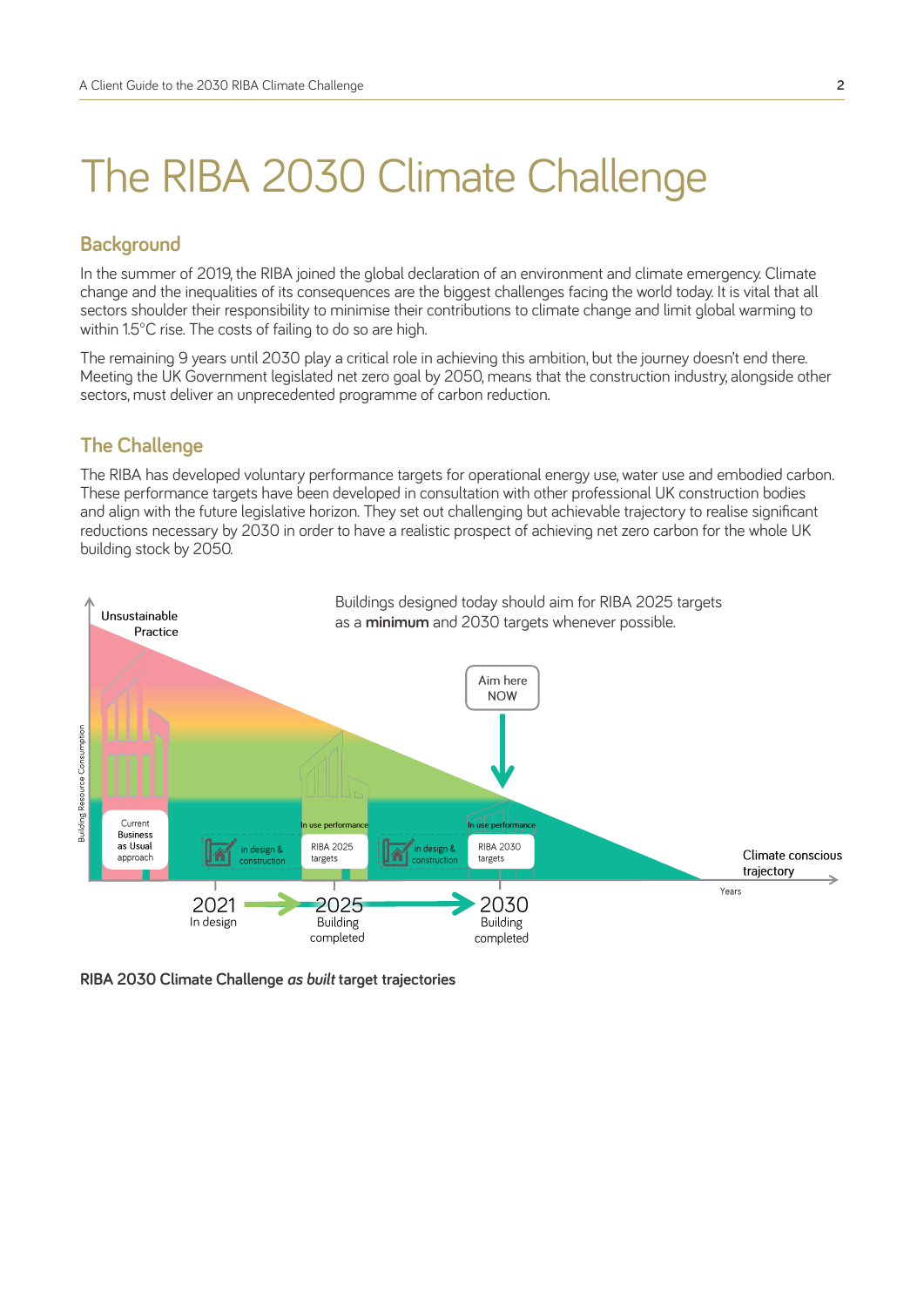# The Client's Role

As part of the RIBA's commitment to excellence and ethical practice, the Institute is promoting a radical shift in industry towards a more outcome-based approach to design. It means, championing outcomes that benefit planetary as well as human well-being; and requires placing greater emphasis on approaches that focus on tangible performance outcomes right from project outset, even prior to briefing.

Whilst the role of the architect is central to this focal shift, the role of the client is fundamental to enabling the process.

### **Benefits of adopting the 2030 Climate Challenge**

Adopting the voluntary targets on projects can have multiple benefits to clients. Complying with the stretching RIBA Challenge targets will require design teams to move beyond a design-to-compliance culture and focus on design co-ordination, quality control and detailed commissioning to deliver the desired outcomes. Increased levels of productivity and happiness in building users may be realised as a consequence of this the focal shift, as levels of dissatisfaction and discomfort in building occupants reduce with increased standards of building performance.

Furthermore, the business benefits include more accurate forecasting of expenditure in face of rising operating costs since targets are *performance* targets of *actual* use. In addition, reduced whole life operating costs may be realised as buildings designed to the RIBA Challenge targets are more efficient and cheaper to run compared to businessas-usual approaches. Projects may also experience reduced capital costs as the RIBA Challenge embodied carbon targets push towards leaner, more efficient designs that use less material.

### **Business opportunities afforded by the 2030 Climate Challenge**

The 2030 Climate Challenge targets support clients to gain greater insight and clarity of their own environmental and carbon footprint and play a role in supporting net zero business models and the role of clients' buildings within these. Implementing the 2030 Climate Challenge targets demonstrates leadership ahead of business-as-usual construction and building management approaches. It also allows clients to stay abreast of mega trends of increased societal awareness and accountability and demonstrate responsibility in face of increased customer, consumer, staff and occupier driven expectations for brand credibility.

Lastly, following the RIBA Challenge provides the opportunity for recognition of exemplar building portfolios and the associated reputational benefits. Future rounds of RIBA Awards submissions will require information on performance against the Challenge to be provided.

# **Client Involvement**

Currently, only RIBA Chartered Practices can sign up to the RIBA 2030 Climate Challenge. However, the targets themselves are open source and can be used and embedded on projects or even in business plans. Capital projects are costly, and therefore doing and getting it right from the outset makes business sense. Retrofitting sustainability measures carries an increased cost compared to incorporating them from the start. Thus, embedding the RIBA Challenge targets within project briefs mitigates and removes risk of non- compliance with future regulation and future mandatory performance declaration.

Clients can further ensure that the aims of the RIBA Challenge are adopted and understood by the whole project team and should seek to mandate a collaborative design and construction process. Project teams can be incentivised to deliver to the targeted performance outcomes through contracts and employers' requirements. However, if following performance contracting route, care should be excised to identify respective spheres of influence on performance outcomes such that designers, contractors and clients themselves are assigned responsibilities and not penalised for performance outcomes outside of their control (e.g. a client decision to extend building operational hours compared to those undertaken during the design modelling is outside of the design teams' control).